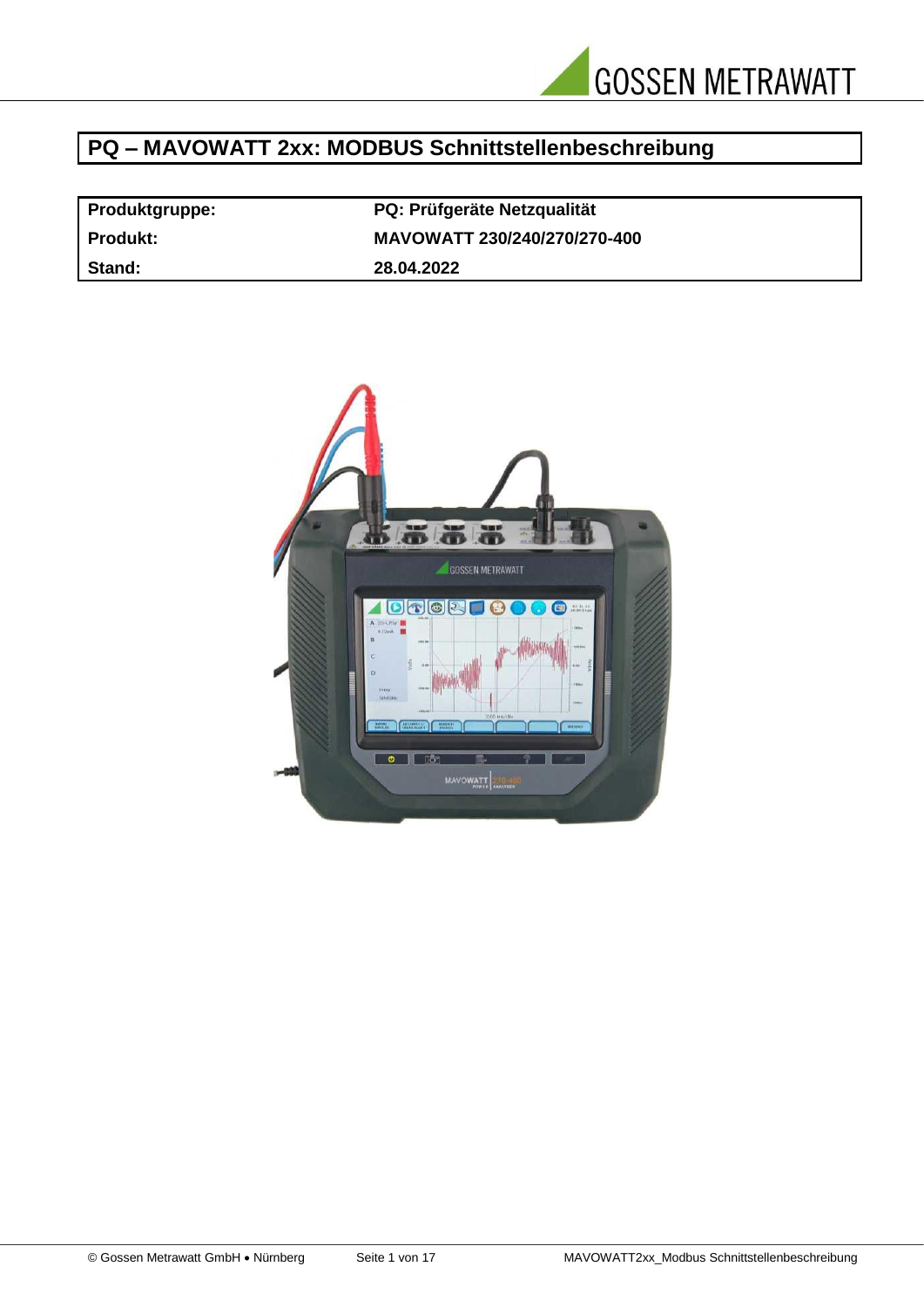

## **1 Einführung**

Diese Schnittstellenbeschreibung enthält Einzelheiten zur Adressierung / Befehlsoperanden für den Betrieb eines MAVOWATT 230 / 240 / 270 oder 270-400 in einer Modbus-Umgebung.

#### **2 Information**

Die MAVOWATT 2xx - Serie stellt Messwerte über das Modbus-Protokoll zur Verfügung, das auf den Transportprotokollen TCP/IP, TCP/PPP oder asynchron-seriell (RS-485) läuft.

#### **3 Einrichten des Messgerätes**

Alle Modbus-Register enthalten vorskalierte 32-Bit-Gleitkommawerte. Jedes 32-Bit-Register erfordert zwei Modbus-Adressen (zwei 16-Bit-Register).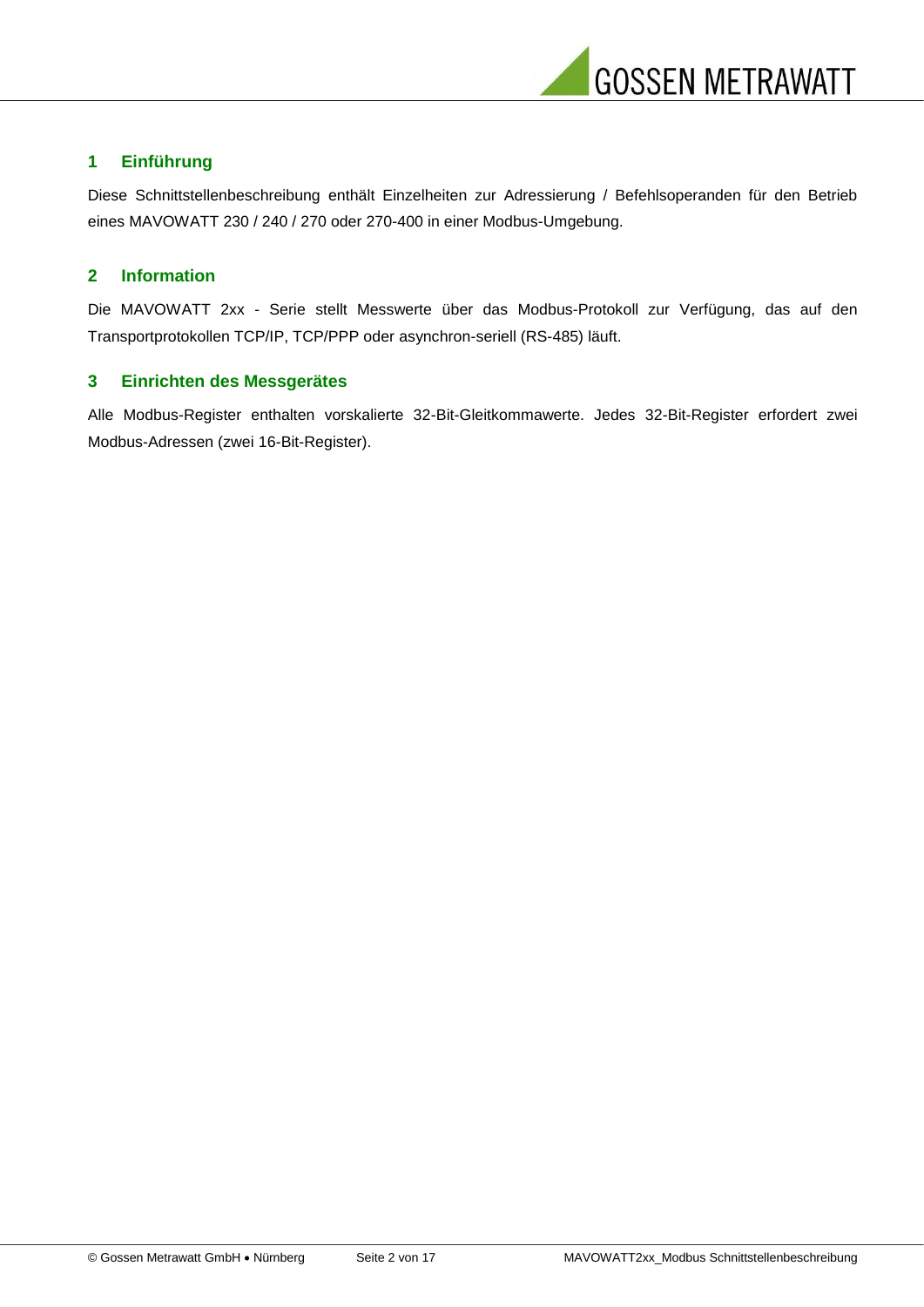

# **4 Modbus Adressen**

| <b>Modbus</b>   |              |                     | <b>Register</b>               |
|-----------------|--------------|---------------------|-------------------------------|
| <b>Register</b> | <b>Units</b> | <b>Abbreviation</b> | <b>Description</b>            |
|                 |              |                     | <b>Phase A to Neutral RMS</b> |
| 40001           | Volts        | Vrms-a              | Volts                         |
|                 |              |                     | <b>Phase B to Neutral RMS</b> |
| 40003           | Volts        | Vrms-b              | Volts                         |
|                 |              |                     | <b>Phase C to Neutral RMS</b> |
| 40005           | Volts        | Vrms-c              | Volts                         |
|                 |              |                     | Phase D to Ground RMS         |
| 40007           | Volts        | Vrms-d              | Volts                         |
| 40009           | Volts        | Vrms-ab             | Phase A to B RMS Volt         |
| 40011           | Volts        | Vrms-bc             | Phase B to C RMS Volt         |
| 40013           | Volts        | Vrms-ca             | Phase C to A RMS Volt         |
| 40015           | Volts        | Vdc-a               | Phase A DC Voltage            |
| 40017           | Volts        | Vdc-b               | Phase B DC Voltage            |
| 40019           | Volts        | Vdc-c               | Phase C DC Voltage            |
| 40021           | Volts        | Vdc-d               | Phase D DC Voltage            |
| 40023           | Volts        | Vdc-ab              | Phase A to B DC Voltage       |
| 40025           | Volts        | Vdc-bc              | Phase B to C DC Voltage       |
| 40027           | Volts        | Vdc-ca              | Phase C to A DC Voltage       |
|                 |              |                     | <b>Phase A to Neutral RMS</b> |
| 40099           | Volts        | VrmsFunda           | <b>Fund Volts</b>             |
|                 |              |                     | <b>Phase B to Neutral RMS</b> |
| 40101           | Volts        | VrmsFund-b          | <b>Fund Volts</b>             |
|                 |              |                     | <b>Phase C to Neutral RMS</b> |
| 40103           | Volts        | VrmsFund-c          | <b>Fund Volts</b>             |
|                 |              |                     | Phase D to Ground RMS         |
| 40105           | Volts        | VrmsFund-d          | <b>Fund Volts</b>             |
|                 |              |                     | Phase A to B RMS Fund         |
| 40107           | Volts        | VrmsFund-ab         | Volts                         |
|                 |              |                     | Phase B to C RMS Fund         |
| 40109           | Volts        | VrmsFund-bc         | Volts                         |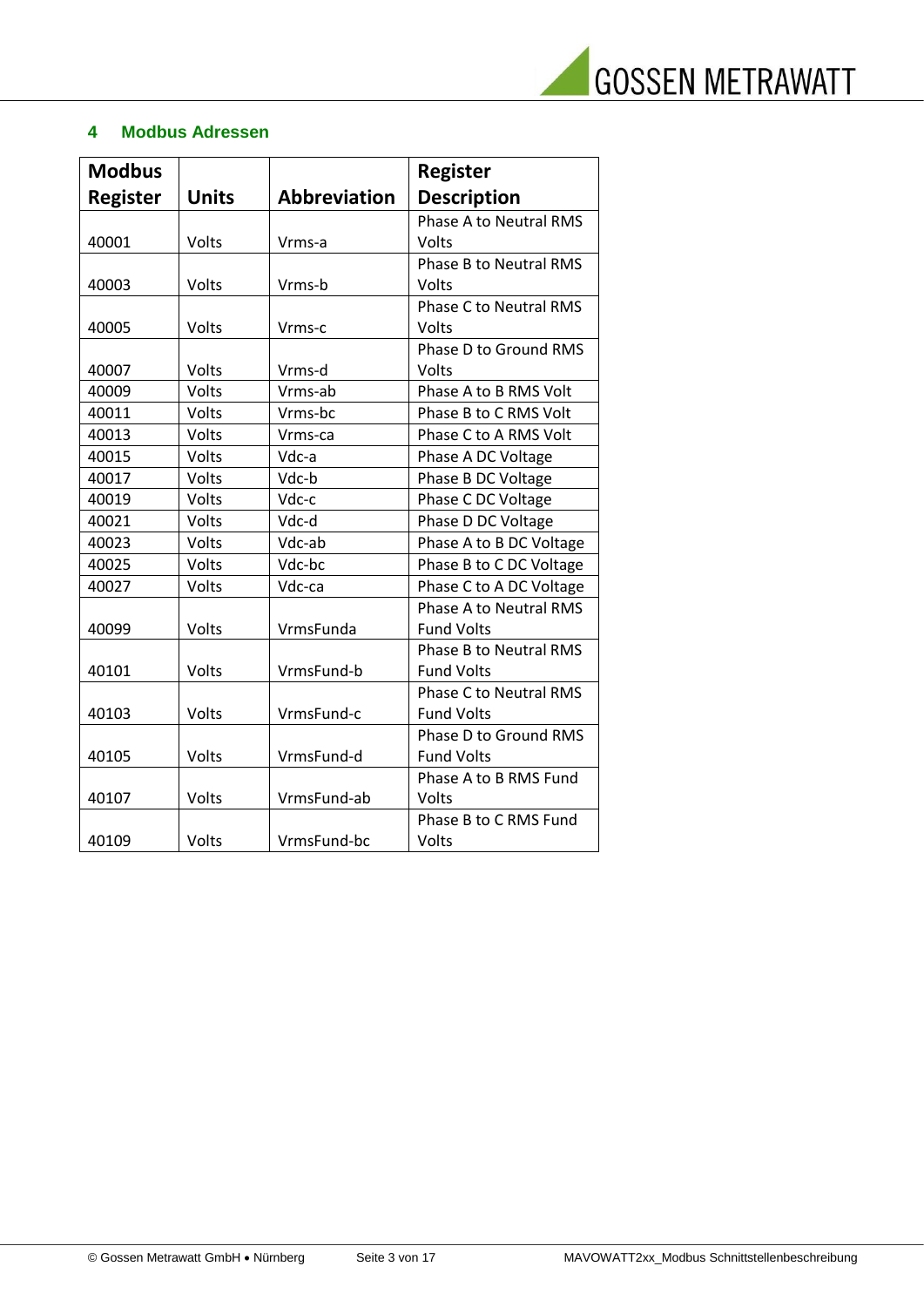|  | <b>GOSSEN METRAWATT</b> |
|--|-------------------------|
|  |                         |

| <b>Modbus</b>   |              |                     | <b>Register</b>               |
|-----------------|--------------|---------------------|-------------------------------|
| <b>Register</b> | <b>Units</b> | <b>Abbreviation</b> | <b>Description</b>            |
|                 |              |                     | Phase C to A RMS Fund         |
| 40111           | Volts        | VrmsFund-ca         | Volts                         |
| 40113           | Degrees      | Vdeg-a              | Channel A voltage phase       |
| 40115           | Degrees      | Vdeg-b              | Channel B voltage phase       |
| 40117           | Degrees      | Vdeg-c              | Channel C voltage phase       |
| 40119           | Degrees      | Vdeg-d              | Channel D Voltage phase       |
|                 |              |                     | Channel A-B voltage           |
| 40121           | Degrees      | Vdeg-ab             | phase                         |
|                 |              |                     | Channel B-C voltage           |
| 40123           | Degrees      | Vdeg-bc             | phase                         |
|                 |              |                     | Channel C-A voltage           |
| 40125           | Degrees      | Vdeg-ca             | phase                         |
|                 |              |                     | <b>Phase A to Neutral</b>     |
| 40127           | percent      | Vunbal-a            | Imbalance (from Avg)          |
|                 |              |                     | <b>Phase B to Neutral</b>     |
| 40129           | percent      | Vunbal-b            | Imbalance (from Avg)          |
|                 |              |                     | <b>Phase C to Neutral</b>     |
| 40131           | percent      | Vunbal-c            | Imbalance (from Avg)          |
|                 |              |                     | <b>Worst Phase to Neutral</b> |
| 40133           | Percent      | Vunbal-max          | Imbalance (from Avg)          |
|                 |              |                     | Voltage Zero Sequence         |
| 40135           | Volts        | HVseqzro            | Component                     |
|                 |              |                     | <b>Voltage Positive</b>       |
| 40137           | Volts        | Hvseqpos            | Sequence Component            |
|                 |              |                     | <b>Voltage Negative</b>       |
| 40139           | Volts        | Hvseqneg            | Sequence Component            |
|                 |              |                     | <b>Total Neg Sequence</b>     |
| 40141           | Volts        | HVubalneg           | Voltage Unbalance             |
|                 |              |                     | <b>Total Zero Sequence</b>    |
| 40143           | Volts        | HVubalzro           | Voltage Unbalance             |
| 40145           | Hz           | Freq                | Line Freq at sync channel     |
| 41001           | Amps         | Irms-a              | Phase A RMS Current           |
| 41003           | Amps         | Irms-b              | <b>Phase B RMS Current</b>    |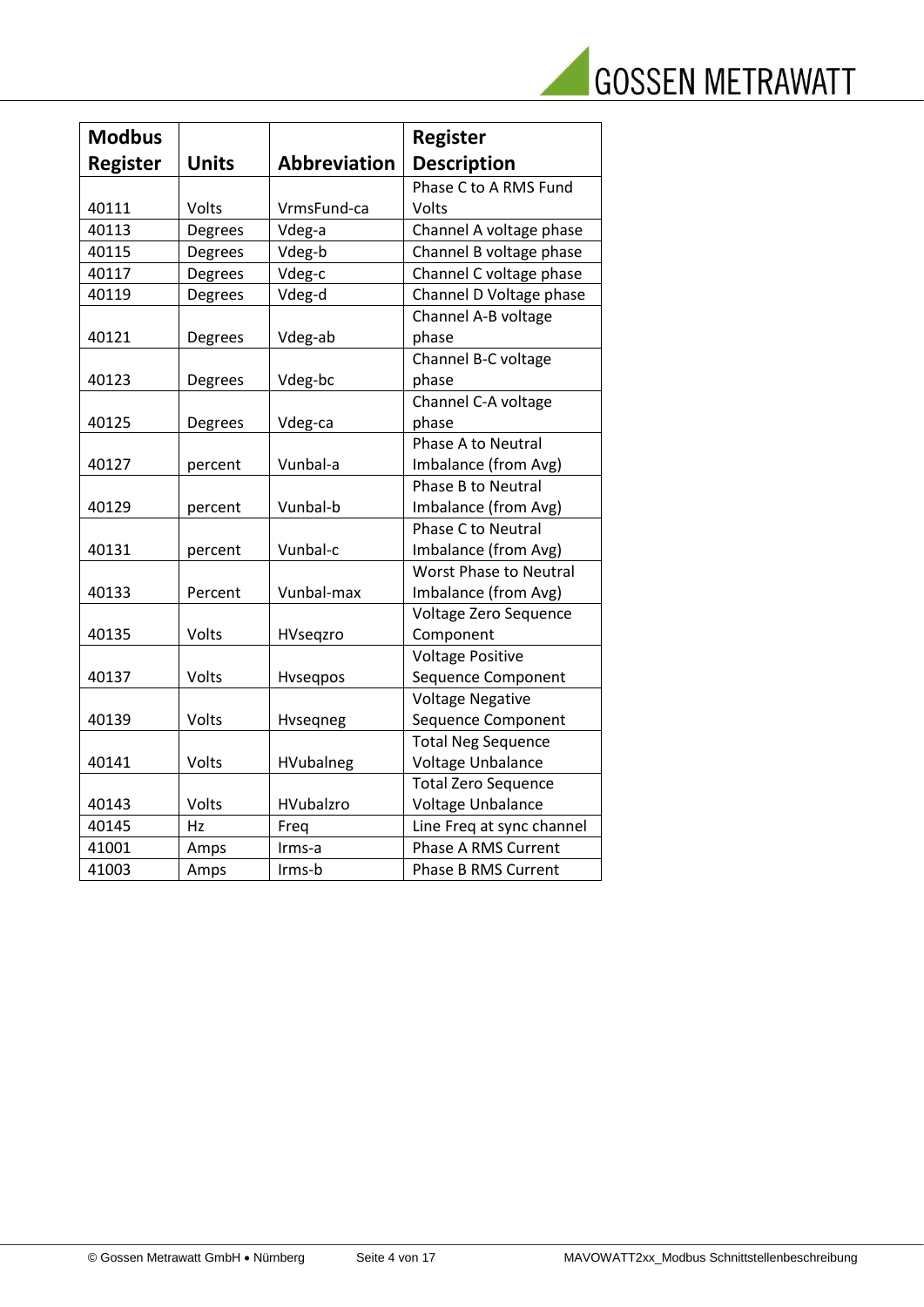

| <b>Modbus</b>   |              |                     | <b>Register</b>              |
|-----------------|--------------|---------------------|------------------------------|
| <b>Register</b> | <b>Units</b> | <b>Abbreviation</b> | <b>Description</b>           |
| 41005           | Amps         | Irms-c              | <b>Phase C RMS Current</b>   |
| 41007           | Amps         | Irms-d              | Phase D RMS Current          |
| 41009           | Amps         | Idc-a               | Phase A DC Current           |
| 41011           | Amps         | Idc-b               | Phase B DC Current           |
| 41013           | Amps         | Idc-c               | Phase C DC Current           |
| 41015           | Amps         | Idc-d               | Phase D DC Current           |
|                 |              |                     | Phase A Fund RMS             |
| 41057           | Amps         | IrmsFund-a          | Current                      |
|                 |              |                     | <b>Phase B Fund RMS</b>      |
| 41059           | Amps         | IrmsFund-b          | Current                      |
|                 |              |                     | Phase C Fund RMS             |
| 41061           | Amps         | IrmsFund-c          | Current                      |
|                 |              |                     | Phase D Fund RMS             |
| 41063           | Amps         | IrmsFund-d          | Current                      |
| 41065           | Degrees      | Ideg-a              | Channel A current phase      |
| 41067           | Degrees      | Ideg-b              | Channel B current phase      |
| 41069           | Degrees      | Ideg-c              | Channel C current phase      |
| 41071           | Degrees      | Ideg-d              | Channel D current phase      |
|                 |              |                     | Phase A Current              |
| 41073           | percent      | Iunbal-a            | Unbalance                    |
|                 |              |                     | <b>Phase B Current</b>       |
| 41075           | percent      | lunbal-b            | Unbalance                    |
|                 |              |                     | <b>Phase C Current</b>       |
| 41077           | Percent      | Iunbal-c            | Unbalance                    |
|                 |              |                     | <b>Worst Phase Current</b>   |
| 41079           | percent      | Iunbal-max          | Unbalance                    |
|                 |              |                     | <b>Current Zero Sequence</b> |
| 41081           | Amps         | Iseqzro             | Component                    |
|                 |              |                     | <b>Current Positive</b>      |
| 41083           | Amps         | Iseqpos             | Sequence Component           |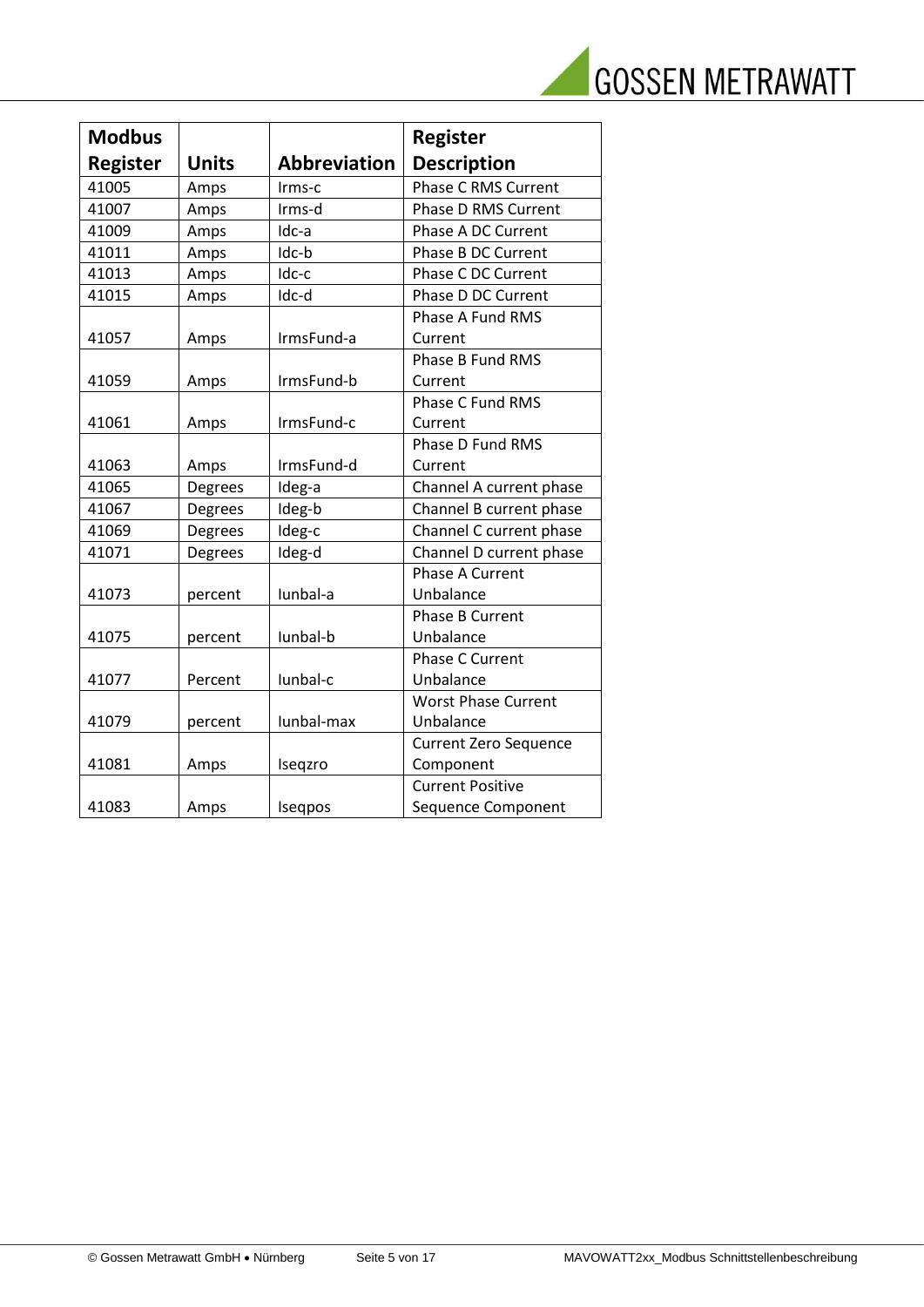

| <b>Modbus</b>   |              |                     | <b>Register</b>             |
|-----------------|--------------|---------------------|-----------------------------|
| <b>Register</b> | <b>Units</b> | <b>Abbreviation</b> | <b>Description</b>          |
|                 |              |                     | <b>Current Negative</b>     |
| 41085           | Amps         | Iseqneg             | Sequence Component          |
|                 |              |                     | <b>Total neg Sequence</b>   |
| 41087           | Amps         | Hlunbalneg          | <b>Current Unbalance</b>    |
|                 |              |                     | <b>Total Zero Sequence</b>  |
| 41089           | Amps         | HlunbalZero         | <b>Current Unbalance</b>    |
| 41091           | Amps         | Ires                | <b>Residual Current</b>     |
| 41093           | Amps         | Inet                | <b>Net Current</b>          |
| 42001           | Watts        | W-a                 | <b>Phase A Active Power</b> |
| 42003           | Watts        | W-b                 | <b>Phase B Active Power</b> |
| 42005           | Watts        | W-c                 | <b>Phase C Active Power</b> |
| 42007           | Watts        | W-d                 | Phase D Active Power        |
|                 |              |                     | <b>Phase Total Active</b>   |
| 42009           | Watts        | Total               | Power                       |
|                 |              |                     | <b>Total Apparent Power</b> |
| 42011           | VA           | VAArithTot          | Arithmetic Method           |
|                 |              |                     | <b>Total Apparent Power</b> |
| 42013           | VA           | VAVectTot           | <b>Vector Method</b>        |
|                 |              |                     | <b>Total Apparent Fund</b>  |
|                 |              |                     | Power Arithmetic            |
| 42015           | VA           | VAfundArithTot      | Method                      |
|                 |              |                     | <b>Total Apparent Fund</b>  |
| 42017           | VA           | VAfundVecTot        | Power Vector Method         |
|                 |              |                     | Phase A Active Fund         |
| 42019           | Watts        | Wfund-a             | Power                       |
|                 |              |                     | <b>Phase B Active Fund</b>  |
| 42021           | Watts        | Wfund-b             | Power                       |
|                 |              |                     | Phase C Active Fund         |
| 42023           | Watts        | Wfund-c             | Power                       |
|                 |              |                     | <b>Phase D Active Fund</b>  |
| 42025           | Watts        | Wfund-d             | Power                       |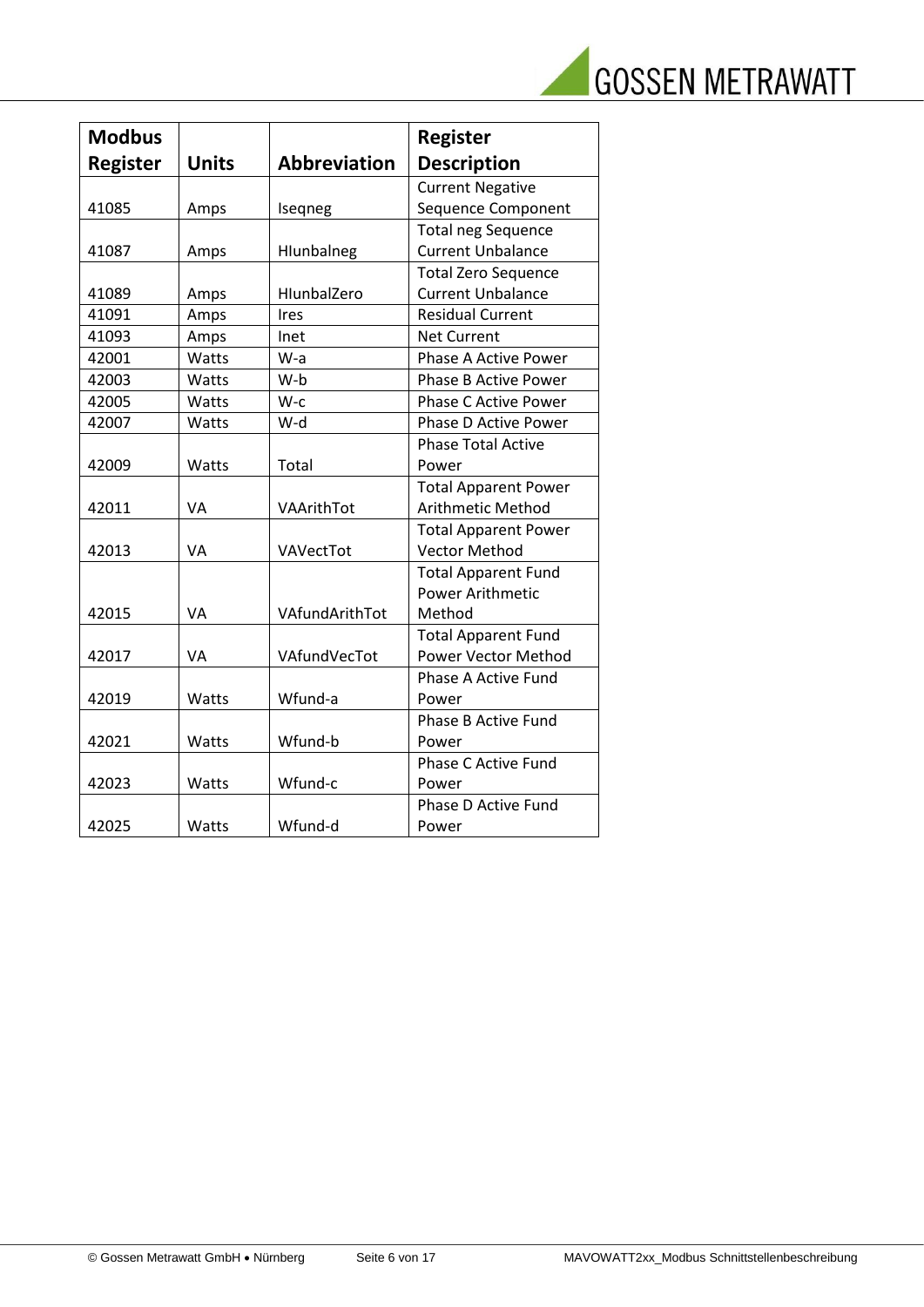|  |  |  | <b>GOSSEN METRAWATT</b> |
|--|--|--|-------------------------|
|--|--|--|-------------------------|

| <b>Modbus</b>   |              |                     | <b>Register</b>                |
|-----------------|--------------|---------------------|--------------------------------|
| <b>Register</b> | <b>Units</b> | <b>Abbreviation</b> | <b>Description</b>             |
| 42027           | <b>VARS</b>  | VARfund-tot         | <b>Total Active Fund Power</b> |
|                 |              |                     | <b>Phase A Reactive Fund</b>   |
| 42029           | <b>VARS</b>  | VARfund-a           | Power                          |
|                 |              |                     | <b>Phase B Reactive Fund</b>   |
| 42031           | <b>VARS</b>  | VARfund-b           | Power                          |
|                 |              |                     | <b>Phase C Reactive Fund</b>   |
| 42033           | <b>VARS</b>  | VARfund-c           | Power                          |
|                 |              |                     | Phase D Reactive Fund          |
| 42035           | <b>VARS</b>  | VARfund-d           | Power                          |
|                 |              |                     | <b>Total Reactive Fund</b>     |
| 42037           | <b>VARS</b>  | VARfund-tot         | Power                          |
| 42039           | VA           | VA-a                | Phase A Apparent Power         |
| 42041           | VA           | VA-b                | Phase B Apparent Power         |
| 42043           | VA           | VA-c                | Phase C Apparent Power         |
| 42045           | VA           | VA-d                | Phase D Apparent Power         |
|                 |              |                     | Phase A True Power             |
| 42047           | p.u.         | TPF-a               | Factor                         |
|                 |              |                     | Phase B True Power             |
| 42049           | p.u.         | TPF-b               | Factor                         |
|                 |              |                     | <b>Phase C True Power</b>      |
| 42051           | p.u.         | TPF-c               | Factor                         |
|                 |              |                     | Phase D True Power             |
| 42053           | p.u.         | TPF-d               | Factor                         |
|                 |              |                     | Phase A Displacement           |
| 42055           | p.u.         | DPF-a               | Power Factor                   |
|                 |              |                     | Phase B Displacement           |
| 42057           | p.u.         | DPF-b               | Power Factor                   |
|                 |              |                     | Phase C Displacement           |
| 42059           | p.u.         | DPF-c               | Power Factor                   |
|                 |              |                     | Phase D Displacement           |
| 42061           | p.u.         | DPF-d               | Power Factor                   |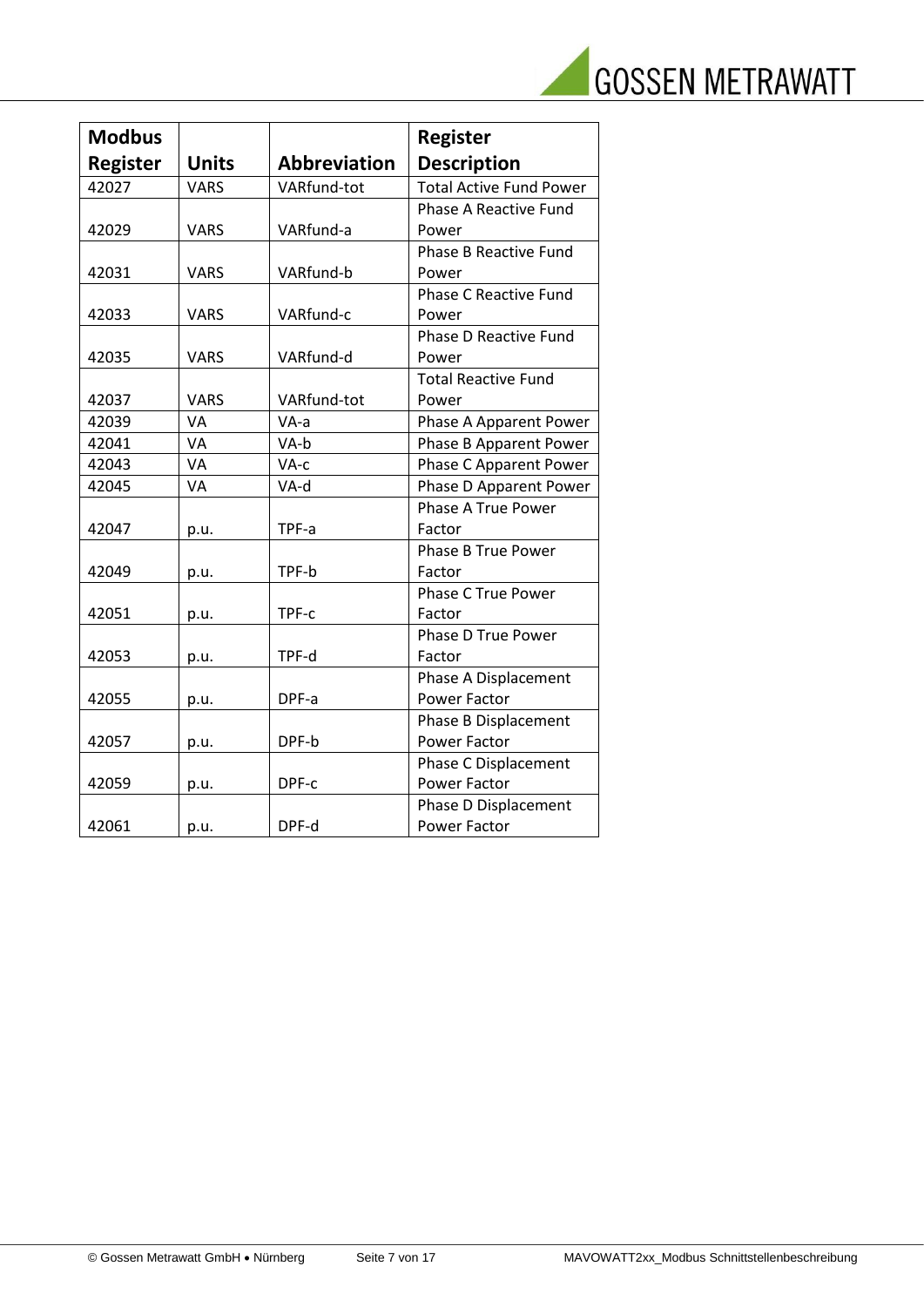|  | <b>GOSSEN METRAWATT</b> |
|--|-------------------------|
|  |                         |

| <b>Modbus</b>   |              |                     | <b>Register</b>                |
|-----------------|--------------|---------------------|--------------------------------|
| <b>Register</b> | <b>Units</b> | <b>Abbreviation</b> | <b>Description</b>             |
|                 |              |                     | Channel A Volts to Amps        |
| 42063           | Degrees      | Vldeg-a             | phase                          |
|                 |              |                     | Channel B Volts to Amps        |
| 42065           | Degrees      | Vldeg-b             | phase                          |
|                 |              |                     | <b>Channel C Volts to Amps</b> |
| 42067           | Degrees      | Vldeg-c             | phase                          |
|                 |              |                     | Channel D Volts to Amps        |
| 42069           | Degrees      | Vldeg-d             | phase                          |
|                 |              |                     | <b>Total True Power Factor</b> |
| 42075           | p.u.         | TPFv-tot            | <b>Vector Method</b>           |
|                 |              |                     | <b>Total True Power Factor</b> |
| 42077           | p.u.         | TPFa-tot            | Arithmetic Method              |
|                 |              |                     | <b>Total Displacement</b>      |
|                 |              |                     | <b>Power Factor Vector</b>     |
| 42083           | p.u.         | DPFvect-tot         | Method                         |
|                 |              |                     | <b>Total Displacement</b>      |
|                 |              |                     | <b>Power Factor Arithmetic</b> |
| 42085           | p.u.         | DPFarth-tot         | Method                         |
|                 |              |                     | <b>Volts THD Phase A Norm</b>  |
| 43001           | percent      | Vthd-a              | to Fund                        |
|                 |              |                     | <b>Volts THD Phase B Norm</b>  |
| 43003           | percent      | Vthd-b              | to Fund                        |
|                 |              |                     | Volts THD Phase C Norm         |
| 43005           | percent      | Vthd-c              | to Fund                        |
|                 |              |                     | <b>Volts THD Phase D Norm</b>  |
| 43007           | percent      | Vthd-d              | to Fund                        |
|                 |              |                     | Phase A Vrms Under             |
| 43071           | percent      | HVudev-a            | Deviation                      |
|                 |              |                     | Phase B Vrms Under             |
| 43073           | percent      | HVudev-b            | Deviation                      |
|                 |              |                     | <b>Phase C Vrms Under</b>      |
| 43075           | percent      | HVudev-c            | Deviation                      |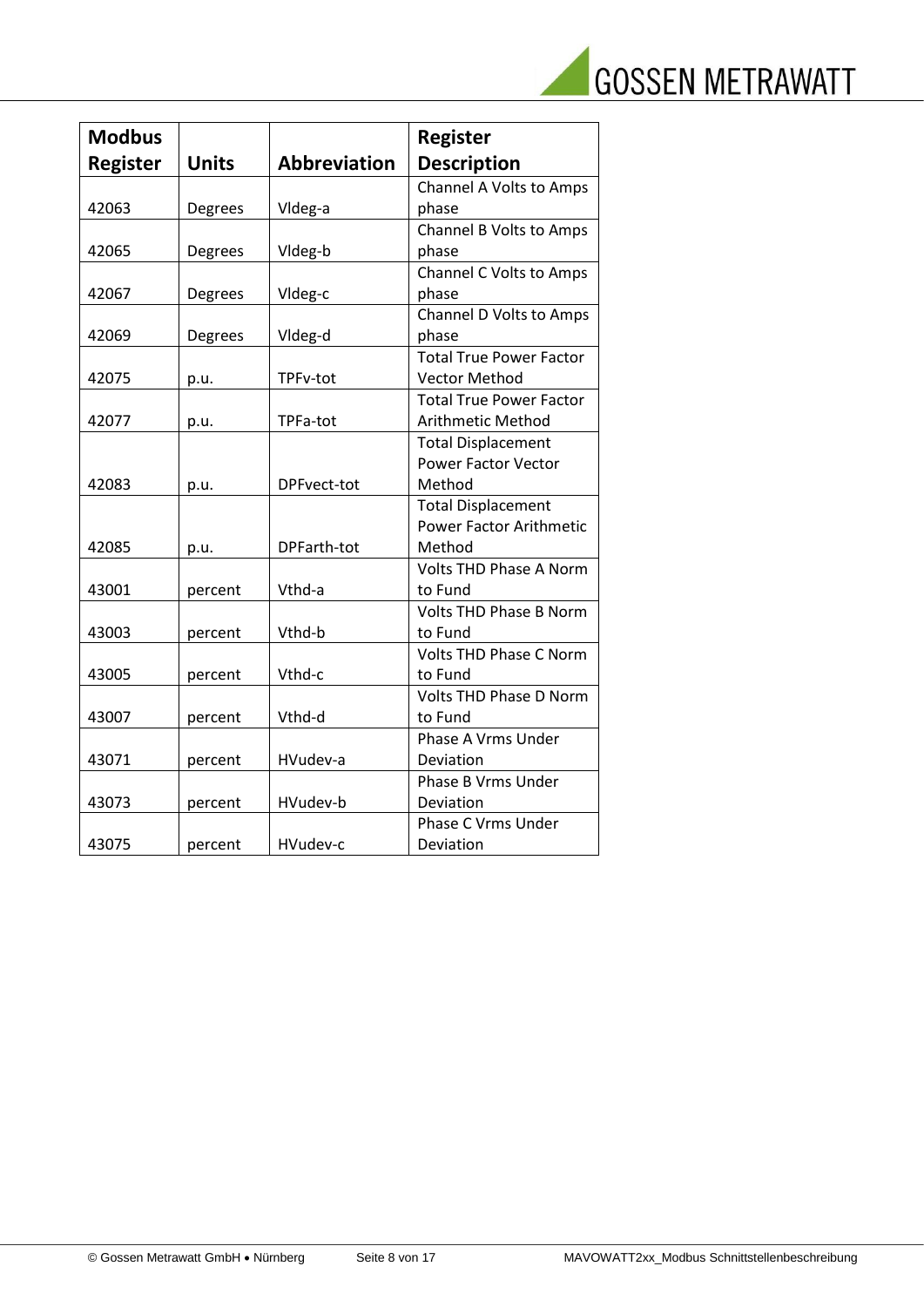|  | <b>GOSSEN METRAWATT</b> |
|--|-------------------------|
|  |                         |

| <b>Modbus</b>   |              |                     | <b>Register</b>          |
|-----------------|--------------|---------------------|--------------------------|
| <b>Register</b> | <b>Units</b> | <b>Abbreviation</b> | <b>Description</b>       |
|                 |              |                     | Phase A-B Vrms Under     |
| 43077           | percent      | HVudev-ab           | Deviation                |
|                 |              |                     | Phase B-C Vrms Under     |
| 43079           | percent      | HVudev-bc           | Deviation                |
|                 |              |                     | Phase C-A Vrms Under     |
| 43081           | percent      | HVudev-ca           | Deviation                |
|                 |              |                     | Phase A Vrms Over        |
| 43083           | percent      | HVodev-a            | Deviation                |
|                 |              |                     | <b>Phase B Vrms Over</b> |
| 43085           | percent      | HVodev-b            | Deviation                |
|                 |              |                     | <b>Phase C Vrms Over</b> |
| 43087           | percent      | HVodev-c            | Deviation                |
|                 |              |                     | Phase A-B Vrms Over      |
| 43089           | percent      | HVodev-ab           | Deviation                |
|                 |              |                     | Phase B-C Vrms Over      |
| 43091           | percent      | HVodev-bc           | Deviation                |
|                 |              |                     | Phase C-A Vrms Over      |
| 43093           | percent      | HVodev-ca           | Deviation                |
|                 |              |                     | Phase A Voltage Odd      |
|                 |              |                     | <b>Harm Dist Fund</b>    |
| 43105           | percent      | HVohd-a             | Normalized               |
|                 |              |                     | Phase B Voltage Odd      |
|                 |              |                     | Harm Dist Fund           |
| 43107           | percent      | HVohd-b             | Normalized               |
|                 |              |                     | Phase C Voltage Odd      |
|                 |              |                     | Harm Dist Fund           |
| 43109           | percent      | HVohd-c             | Normalized               |
|                 |              |                     | Phase D Voltage Odd      |
|                 |              |                     | Harm Dist Fund           |
| 43111           | percent      | HVohd-d             | Normalized               |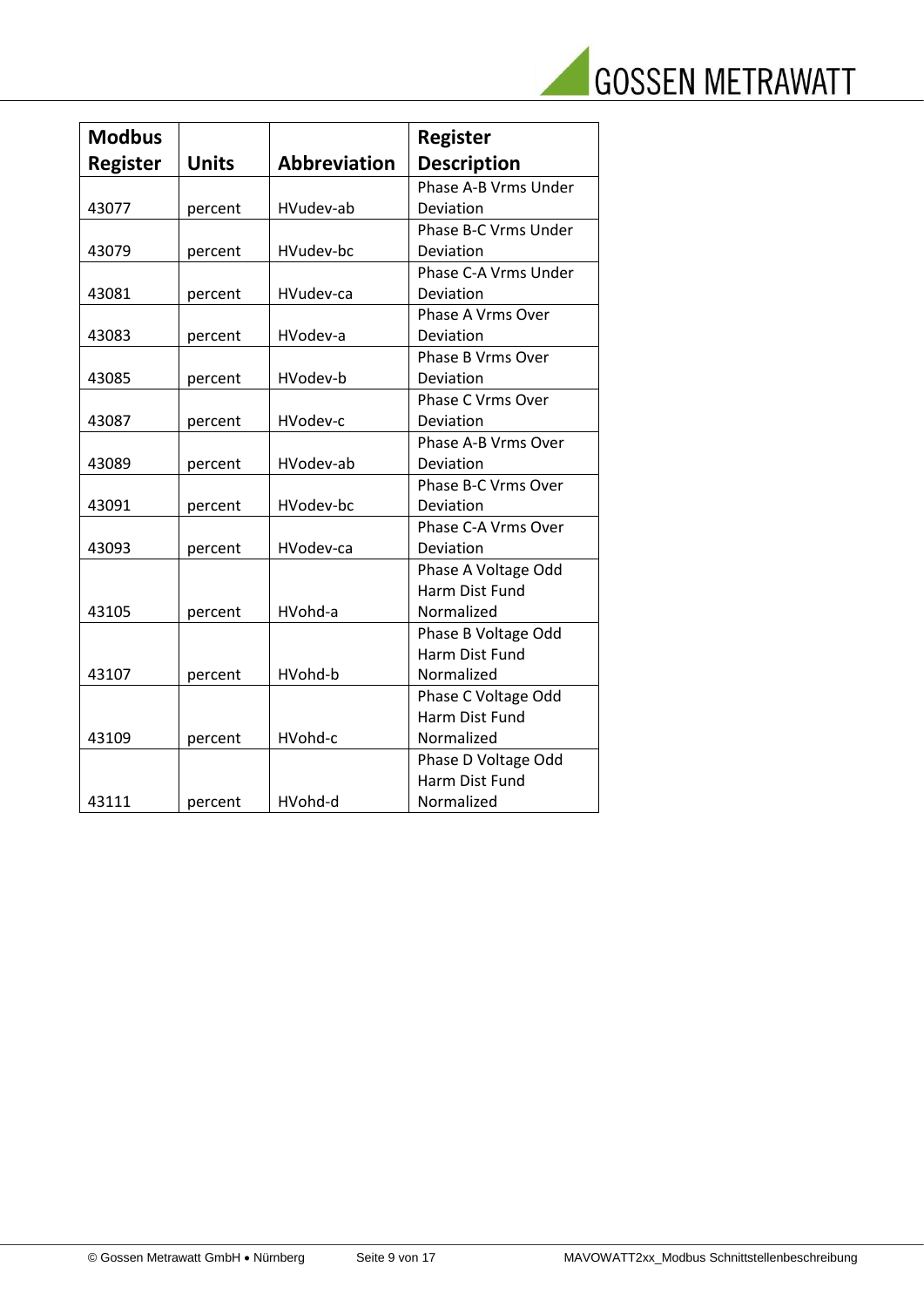

| <b>Modbus</b>   |              |                     | <b>Register</b>            |
|-----------------|--------------|---------------------|----------------------------|
| <b>Register</b> | <b>Units</b> | <b>Abbreviation</b> | <b>Description</b>         |
|                 |              |                     | Phase A Voltage Even       |
|                 |              |                     | <b>Harm Dist Fund</b>      |
| 43113           | percent      | HVehd-a             | Normalized                 |
|                 |              |                     | Phase B Voltage Even       |
|                 |              |                     | Harm Dist Fund             |
| 43115           | percent      | HVehd-b             | Normalized                 |
|                 |              |                     | Phase C Voltage Even       |
|                 |              |                     | Harm Dist Fund             |
| 43117           | percent      | HVehd-c             | Normalized                 |
|                 |              |                     | Phase D Voltage Even       |
|                 |              |                     | Harm Dist Fund             |
| 43119           | percent      | HVehd-d             | Normalized                 |
|                 |              |                     | <b>Phase A Current THD</b> |
| 43121           | percent      | Hlthdfnd-a          | Norm to Fund               |
|                 |              |                     | <b>Phase B Current THD</b> |
| 43123           | percent      | Hlthdfnd-b          | Norm to Fund               |
|                 |              |                     | <b>Phase C Current THD</b> |
| 43125           | percent      | Hithdfnd-c          | Norm to Fund               |
|                 |              |                     | <b>Phase D Current THD</b> |
| 43127           | percent      | Hlthdfnd-d          | Norm to Fund               |
|                 |              |                     | <b>Phase A Current TID</b> |
| 43129           | percent      | Hltidfnd-a          | Norm to Fund               |
|                 |              |                     | <b>Phase A Current TID</b> |
| 43131           | percent      | Hltidfnd-b          | Norm to Fund               |
|                 |              |                     | <b>Phase A Current TID</b> |
| 43133           | percent      | Hltidfnd-c          | Norm to Fund               |
|                 |              |                     | <b>Phase A Current TID</b> |
| 43135           | percent      | Hltidfnd-d          | Norm to Fund               |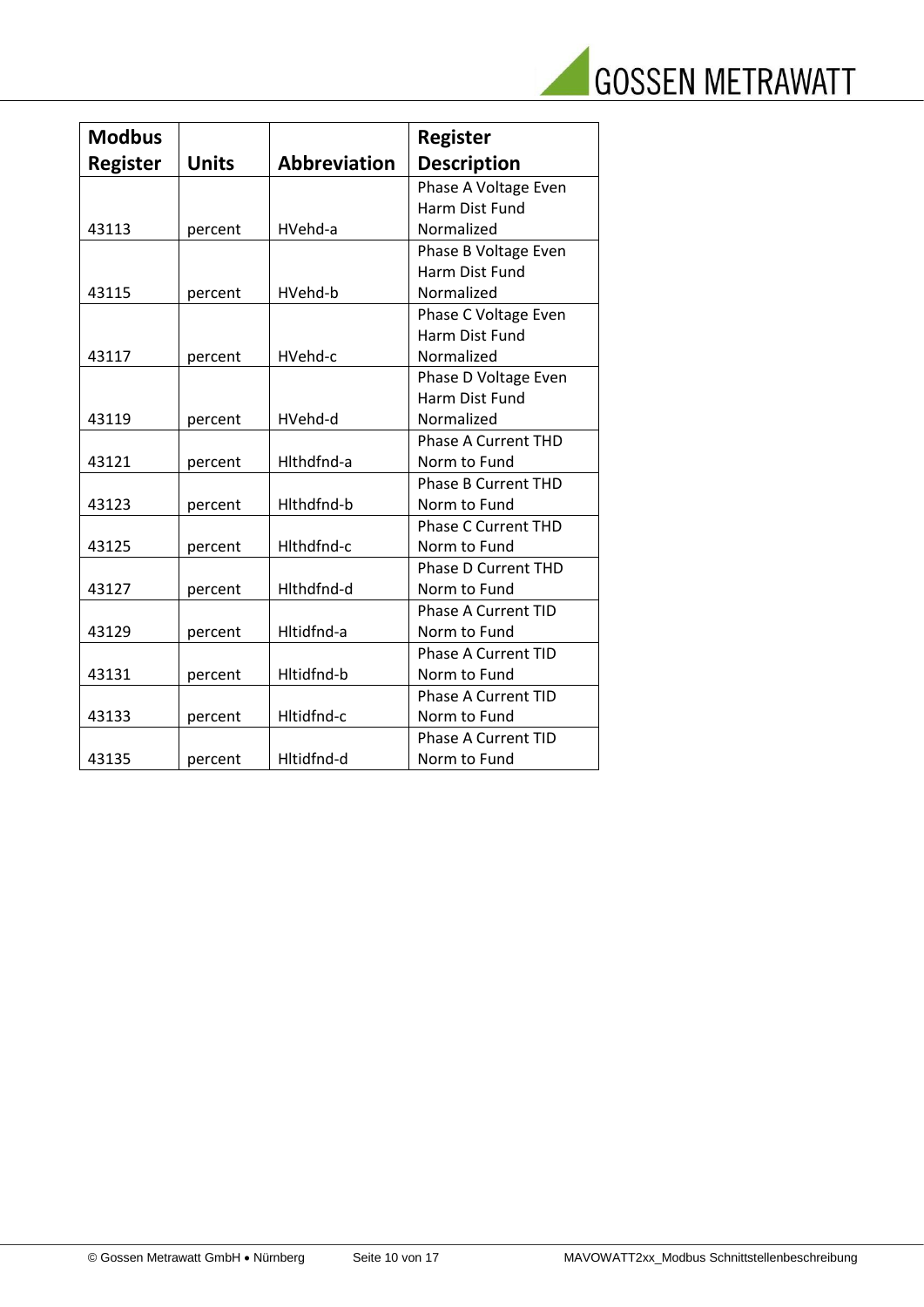|  | <b>GOSSEN METRAWATT</b> |
|--|-------------------------|
|  |                         |

z

| <b>Modbus</b>   |              |                     | <b>Register</b>                |
|-----------------|--------------|---------------------|--------------------------------|
| <b>Register</b> | <b>Units</b> | <b>Abbreviation</b> | <b>Description</b>             |
|                 |              |                     | <b>Phase A Current THD</b>     |
| 43137           | Amps         | Hlthdrss-a          | <b>RSS</b>                     |
|                 |              |                     | <b>Phase B Current THD</b>     |
| 43139           | Amps         | Hlthdrss-b          | <b>RSS</b>                     |
|                 |              |                     | <b>Phase C Current THD</b>     |
| 43141           | Amps         | Hlthdrss-c          | <b>RSS</b>                     |
|                 |              |                     | <b>Phase D Current THD</b>     |
| 43143           | Amps         | Hlthdrss-d          | <b>RSS</b>                     |
| 43145           | Amps         | Hltidrss-a          | <b>Phase A Current TID RSS</b> |
| 43147           | Amps         | Hltidrss-b          | <b>Phase B Current TID RSS</b> |
| 43149           | Amps         | Hltidrss-c          | Phase C Current TID RSS        |
| 43151           | Amps         | Hltidrss-d          | <b>Phase D Current TID RSS</b> |
|                 |              |                     | <b>Phase A Current Crest</b>   |
| 43153           | p.u.         | Hlcf-a              | Factor                         |
|                 |              |                     | <b>Phase B Current Crest</b>   |
| 43155           | p.u.         | Hlcf-b              | Factor                         |
|                 |              |                     | <b>Phase C Current Crest</b>   |
| 43157           | p.u.         | HIcf-c              | Factor                         |
|                 |              |                     | <b>Phase D Current Crest</b>   |
| 43159           | p.u.         | Hlcf-d              | Factor                         |
|                 |              |                     | <b>Phase A Current Odd</b>     |
|                 |              |                     | Harm Dist Fund                 |
| 43161           | percent      | Hlohd-a             | Normalized                     |
|                 |              |                     | <b>Phase B Current Odd</b>     |
|                 |              |                     | Harm Dist Fund                 |
| 43163           | percent      | Hlohd-b             | Normalized                     |
|                 |              |                     | Phase C Current Odd            |
|                 |              |                     | Harm Dist Fund                 |
| 43165           | percent      | Hlohd-c             | Normalized                     |
|                 |              |                     | Phase D Current Odd            |
|                 |              |                     | Harm Dist Fund                 |
| 43167           | percent      | Hlohd-d             | Normalized                     |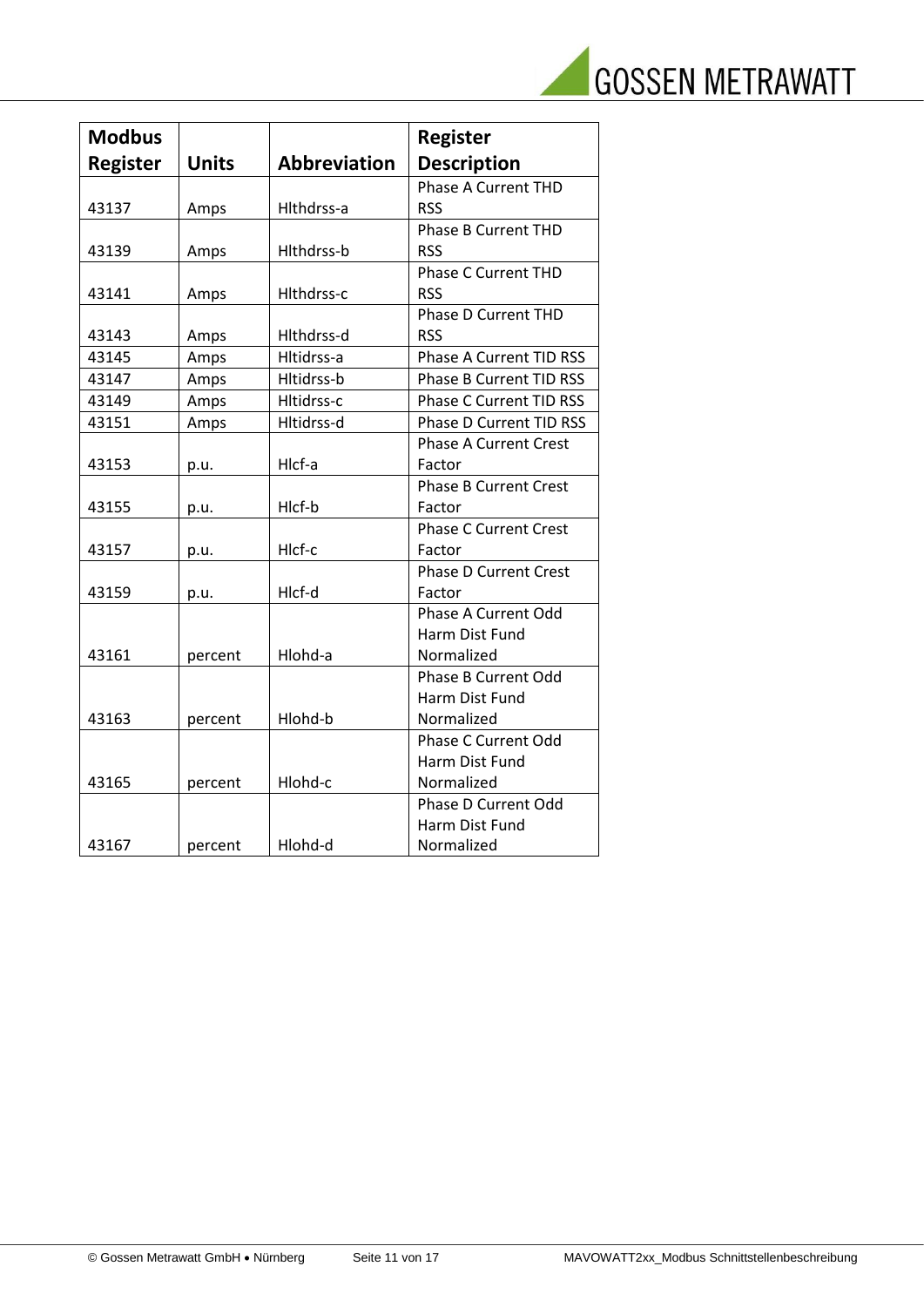

| <b>Modbus</b>   |              |                     | <b>Register</b>              |
|-----------------|--------------|---------------------|------------------------------|
| <b>Register</b> | <b>Units</b> | <b>Abbreviation</b> | <b>Description</b>           |
|                 |              |                     | <b>Phase A Current Even</b>  |
|                 |              |                     | Harm Dist Fund               |
| 43169           | percent      | Hlehd-a             | Normalized                   |
|                 |              |                     | <b>Phase B Current Even</b>  |
|                 |              |                     | Harm Dist Fund               |
| 43171           | percent      | Hlehd-b             | Normalized                   |
|                 |              |                     | <b>Phase C Current Even</b>  |
|                 |              |                     | Harm Dist Fund               |
| 43173           | percent      | Hlehd-c             | Normalized                   |
|                 |              |                     | <b>Phase D Current Even</b>  |
|                 |              |                     | Harm Dist Fund               |
| 43175           | percent      | Hlehd-d             | Normalized                   |
|                 |              |                     | <b>Phase A Current TIF</b>   |
| 43193           | p.u.         | Hltifx-a            | Product                      |
|                 |              |                     | <b>Phase B Current TIF</b>   |
| 43195           | p.u.         | Hltifx-b            | Product                      |
|                 |              |                     | <b>Phase C Current TIF</b>   |
| 43197           | p.u.         | Hltifx-c            | Product                      |
|                 |              |                     | <b>Phase D Current TIF</b>   |
| 43199           | p.u.         | Hltifx-d            | Product                      |
|                 |              |                     | Phase A Xfmr Derating        |
| 43201           | p.u.         | XfmrDR-a            | Factor                       |
|                 |              |                     | <b>Phase B Xfmr Derating</b> |
| 43203           | p.u.         | XfmrDR-b            | Factor                       |
|                 |              |                     | <b>Phase C Xfmr Derating</b> |
| 43205           | p.u.         | XfmrDR-c            | Factor                       |
|                 |              |                     | <b>Phase D Xfmr Derating</b> |
| 43207           | p.u.         | XfmrDR-d            | Factor                       |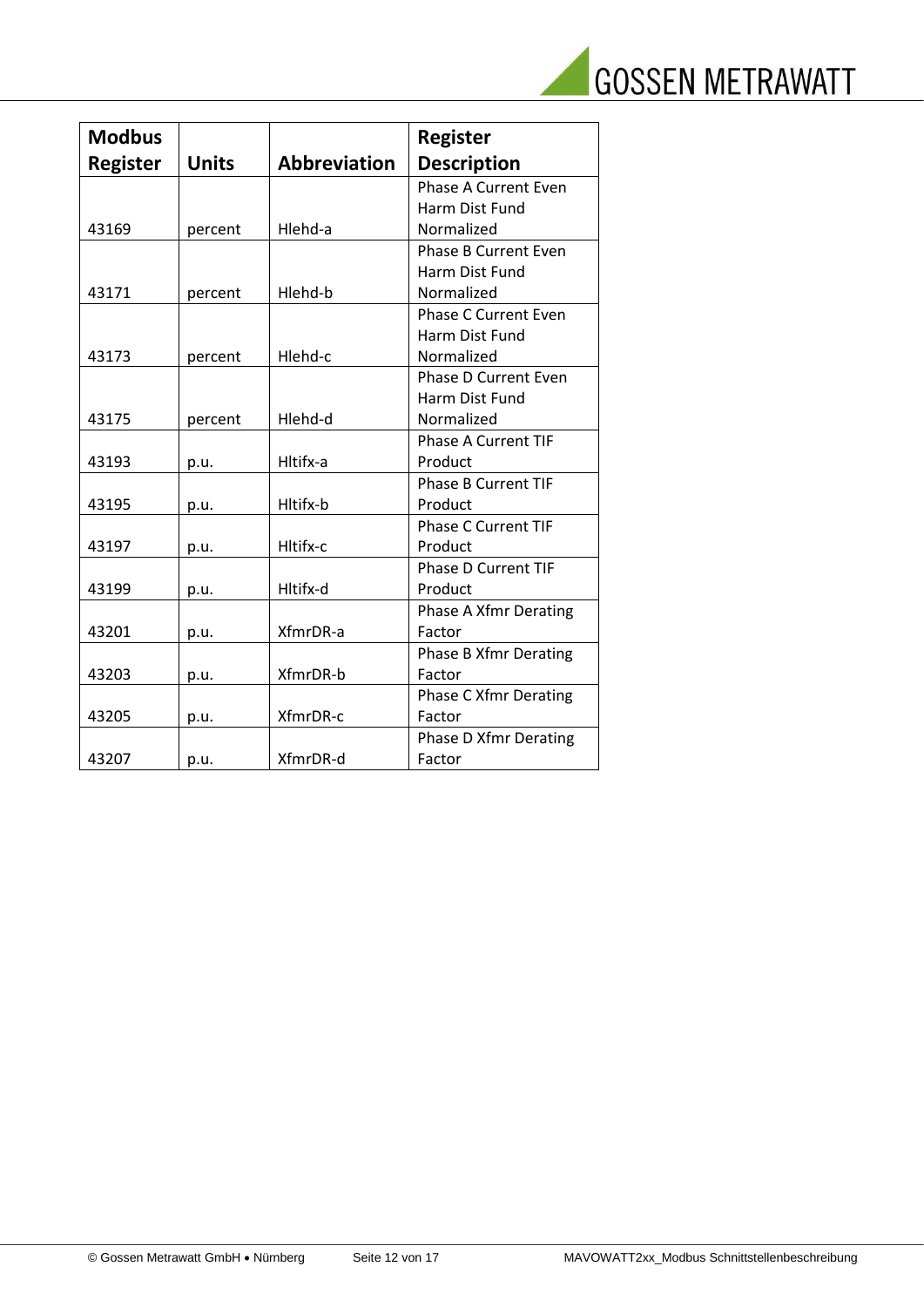

| <b>Modbus</b>   |                  |                     | <b>Register</b>              |
|-----------------|------------------|---------------------|------------------------------|
| <b>Register</b> | <b>Units</b>     | <b>Abbreviation</b> | <b>Description</b>           |
| 43209           | p.u.             | Hlxfmrk-a           | Phase A Xfmr K Factor        |
| 43211           | p.u.             | Hlxfmrk-b           | <b>Phase B Xfmr K Factor</b> |
| 43213           | p.u.             | Hlxfmrk-c           | Phase C Xfmr K Factor        |
| 43215           | p.u.             | Hlxfmrk-d           | Phase D Xfmr K Factor        |
|                 |                  |                     | <b>Phase A Total Demand</b>  |
| 43227           | percent          | Hltdd-a             | <b>Current Distortion</b>    |
|                 |                  |                     | <b>Phase B Total Demand</b>  |
| 43229           | percent          | Hltdd-b             | <b>Current Distortion</b>    |
|                 |                  |                     | <b>Phase C Total Demand</b>  |
| 43231           | percent          | Hltdd-c             | <b>Current Distortion</b>    |
|                 |                  |                     | <b>Phase D Total Demand</b>  |
| 43233           | percent          | Hltdd-d             | <b>Current Distortion</b>    |
| 44001           | Watts            | DMDwatt-tot         | <b>Total Demand Watts</b>    |
|                 | Watt-            |                     |                              |
| 45001           | hours            | WHr-a               | Phase A Watt-Hours           |
|                 | Watt-            |                     |                              |
| 45003           | hours            | WHr-b               | <b>Phase B Watt-Hours</b>    |
|                 | Watt-            |                     |                              |
| 45005           | hours            | WHr-c               | <b>Phase C Watt-Hours</b>    |
|                 | Watt-            |                     |                              |
| 45007           | hours            | WHr-d               | Phase D Watt-Hours           |
|                 | Watt-            |                     |                              |
| 45009           | hours            | WHr-tot             | <b>Total Watt-Hours</b>      |
| 45011           | <b>VAR-hours</b> | VARHr-a             | Phase A VAR-Hours            |
| 45013           | <b>VAR-hours</b> | VARHr-b             | Phase B VAR-Hours            |
| 45015           | <b>VAR-hours</b> | VARHr-c             | <b>Phase C VAR-Hours</b>     |
| 45017           | <b>VAR-hours</b> | VARHr-d             | Phase D VAR-Hours            |
| 45019           | <b>VAR-hours</b> | <b>VARHr-tot</b>    | <b>Total VAR-Hours</b>       |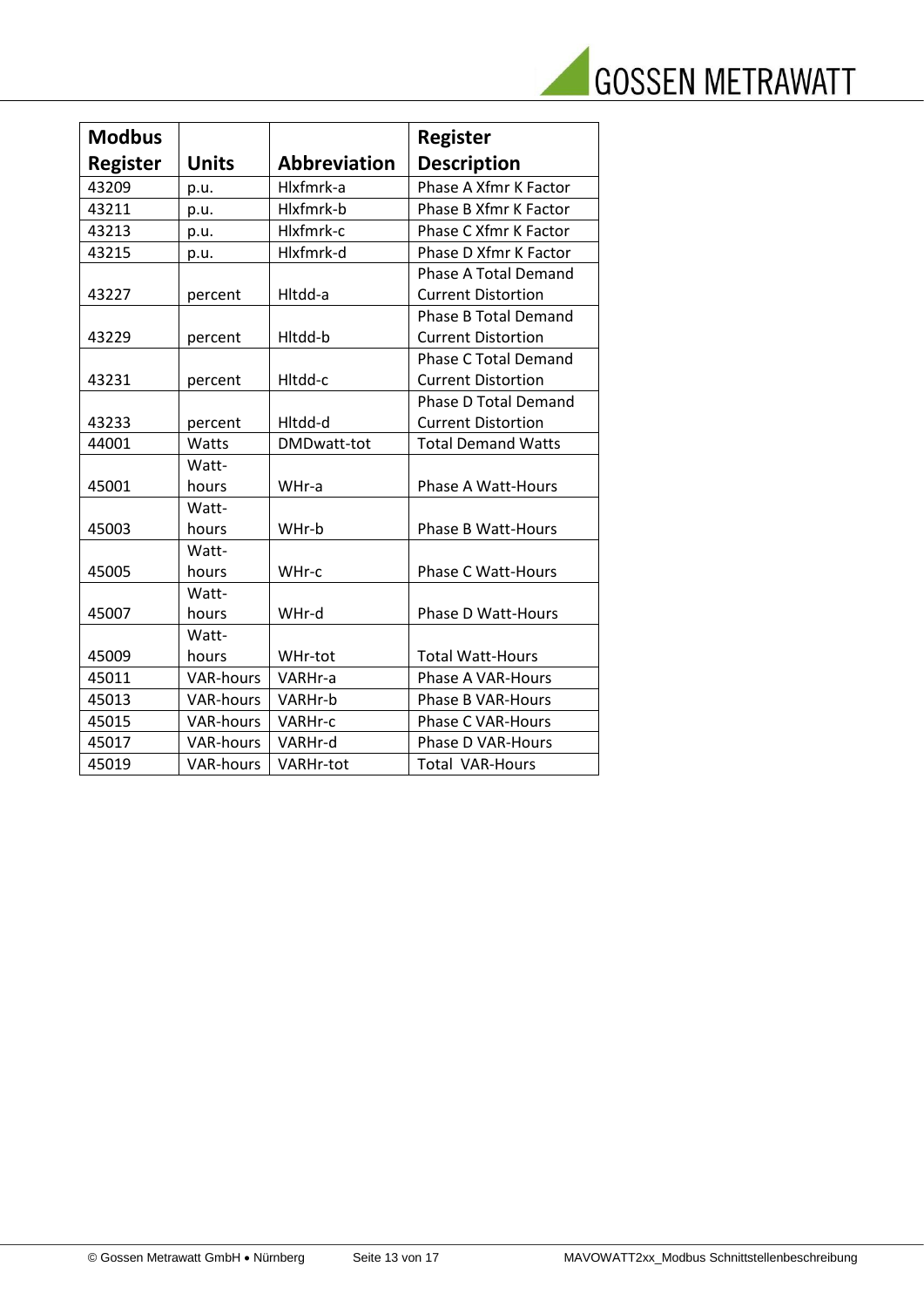

| <b>Modbus</b>   |                  |                     | <b>Register</b>               |
|-----------------|------------------|---------------------|-------------------------------|
| <b>Register</b> | <b>Units</b>     | <b>Abbreviation</b> | <b>Description</b>            |
| 45021           | <b>VA-hours</b>  | VAHr-a              | Phase A VA-Hours              |
| 45023           | VA-hours         | VAHr-b              | Phase B VA-Hours              |
| 45025           | VA-hours         | VAHr-c              | Phase C VA-Hours              |
| 45027           | <b>VA-hours</b>  | VAHr-d              | Phase D VA-Hours              |
| 45029           | <b>VA-hours</b>  | VAHr-tot            | <b>Total VA-Hours</b>         |
|                 | Watt-            |                     | <b>Phase A Positive Watt-</b> |
| 45031           | hours            | WHrpos-a            | <b>Hours</b>                  |
|                 | Watt-            |                     | <b>Phase B Positive Watt-</b> |
| 45033           | hours            | WHrpos-b            | Hours                         |
|                 | Watt-            |                     | <b>Phase C Positive Watt-</b> |
| 45035           | hours            | WHrpos-c            | Hours                         |
|                 | Watt-            |                     | <b>Phase D Positive Watt-</b> |
| 45037           | hours            | WHrpos-d            | <b>Hours</b>                  |
|                 | Watt-            |                     | <b>Total Positive Watt-</b>   |
| 45039           | hours            | WHrpos-tot          | <b>Hours</b>                  |
|                 |                  |                     | <b>Phase A Positive VAR-</b>  |
| 45041           | <b>VAR-hours</b> | VARHrpos-a          | Hours                         |
|                 |                  |                     | Phase B Positive VAR-         |
| 45043           | <b>VAR-hours</b> | VARHrpos-b          | <b>Hours</b>                  |
|                 |                  |                     | <b>Phase C Positive VAR-</b>  |
| 45045           | <b>VAR-hours</b> | VARHrpos-c          | <b>Hours</b>                  |
|                 |                  |                     | <b>Phase D Positive VAR-</b>  |
| 45047           | <b>VAR-hours</b> | VARHrpos-d          | <b>Hours</b>                  |
|                 |                  |                     | <b>Total Positive VAR-</b>    |
| 45049           | <b>VAR-hours</b> | <b>VARHrpos-tot</b> | Hours                         |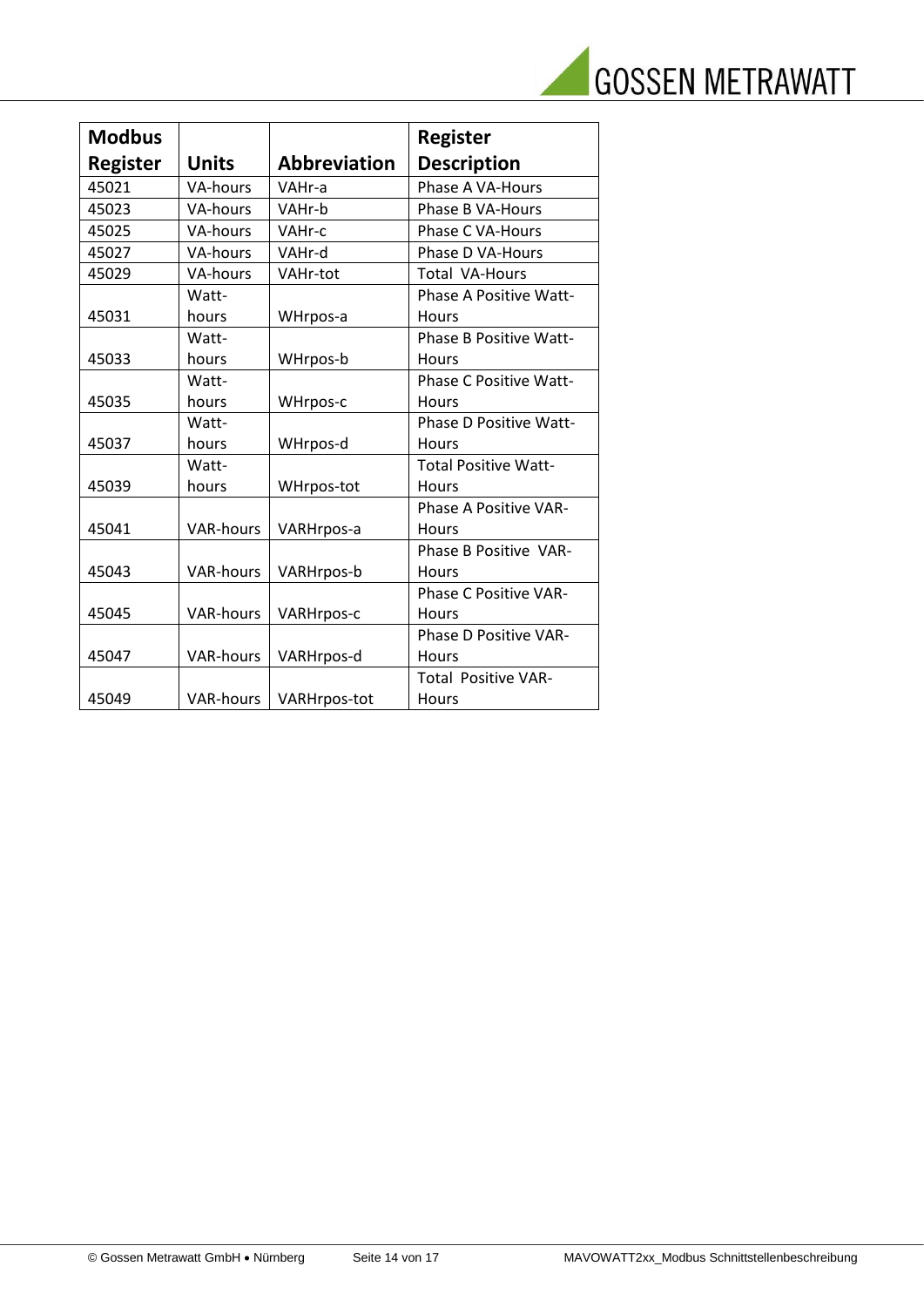

| <b>Modbus</b>   |                  |                     | <b>Register</b>             |
|-----------------|------------------|---------------------|-----------------------------|
| <b>Register</b> | <b>Units</b>     | <b>Abbreviation</b> | <b>Description</b>          |
|                 | Watt-            |                     | Phase A Negative Watt-      |
| 45051           | hours            | WHrneg-a            | <b>Hours</b>                |
|                 | Watt-            |                     | Phase B Negative Watt-      |
| 45053           | hours            | WHrneg-b            | Hours                       |
|                 | Watt-            |                     | Phase C Negative Watt-      |
| 45055           | hours            | WHrneg-c            | Hours                       |
|                 | Watt-            |                     | Phase D Negative Watt-      |
| 45057           | hours            | WHrneg-d            | Hours                       |
|                 | Watt-            |                     | <b>Total Negative Watt-</b> |
| 45059           | hours            | WHrneg-tot          | Hours                       |
|                 |                  |                     | Phase A Negative VAR-       |
| 45061           | <b>VAR-hours</b> | VARHrneg-a          | <b>Hours</b>                |
|                 |                  |                     | Phase B Negative VAR-       |
| 45063           | <b>VAR-hours</b> | VARHrneg-b          | <b>Hours</b>                |
|                 |                  |                     | Phase C Negative VAR-       |
| 45065           | <b>VAR-hours</b> | VARHrneg-c          | Hours                       |
|                 |                  |                     | Phase D Negative VAR-       |
| 45067           | <b>VAR-hours</b> | VARHrneg-d          | Hours                       |
|                 |                  |                     | <b>Total Negative VAR-</b>  |
| 45069           | <b>VAR-hours</b> | VARHrneg-tot        | Hours                       |
| 46001           | p.u.             | Pst-a               | <b>Phase A Flicker Pst</b>  |
| 46003           | p.u.             | Pst-b               | Phase B Flicker Pst         |
| 46005           | p.u.             | Pst-c               | <b>Phase C Flicker Pst</b>  |
| 46007           | p.u.             | Plt-Slide-a         | Phase A Flicker Plt slide   |
| 46009           | p.u.             | Plt-Slide-b         | Phase A Flicker Plt slide   |
| 46011           | p.u.             | Plt-Slide-c         | Phase A Flicker Plt slide   |
| 46101           | p.u.             | Plt-a               | Phase A Flicker Plt         |
| 46103           | p.u.             | Plt-a               | Phase A Flicker Plt         |
| 46105           | p.u.             | Plt-a               | Phase A Flicker Plt         |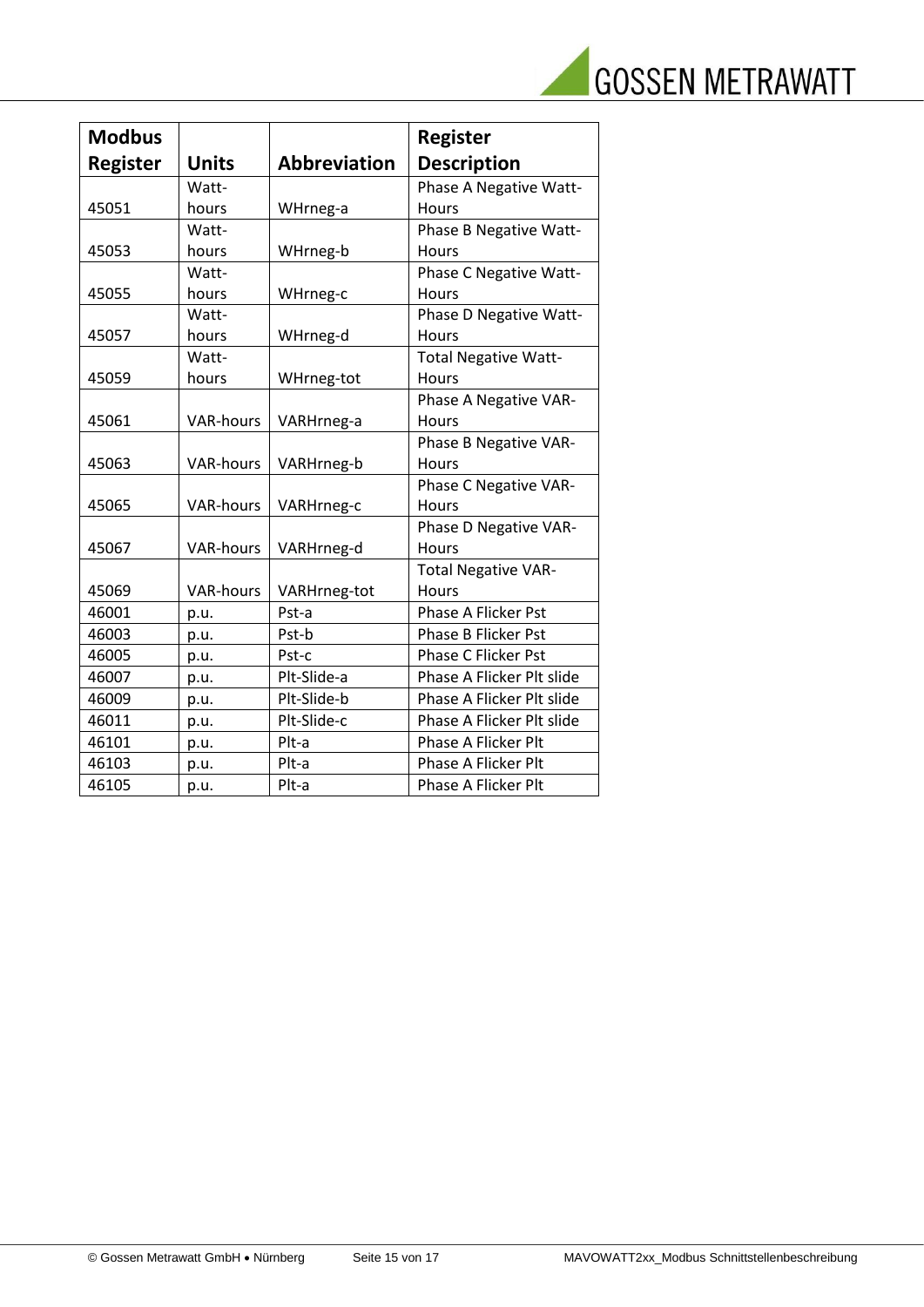

| <b>Modbus</b>   |              |                     | <b>Register</b>                 |
|-----------------|--------------|---------------------|---------------------------------|
| <b>Register</b> | <b>Units</b> | <b>Abbreviation</b> | <b>Description</b>              |
| 46201           | p.u.         | Pinst-a             | <b>Phase A Flicker Pinst</b>    |
| 46203           | p.u.         | Pinst-b             | <b>Phase B Flicker Pinst</b>    |
| 46205           | p.u.         | Pinst-c             | <b>Phase C Flicker Pinst</b>    |
| 46207           | p.u.         | Pinstlpf-a          | <b>Phase A Flicker PinstLPF</b> |
| 46209           | p.u.         | Pinstlpf-b          | <b>Phase B Flicker PinstLPF</b> |
| 46211           | p.u.         | Pinstlpf-c          | <b>Phase C Flicker PinstLPF</b> |
|                 |              |                     | Phase A Flicker                 |
| 46213           | p.u.         | Pinstrt-a           | PinstDiv2root                   |
|                 |              |                     | <b>Phase B Flicker</b>          |
| 46215           | p.u.         | Pinstrt-b           | PinstDiv2root                   |
|                 |              |                     | Phase C Flicker                 |
| 46217           | p.u.         | Pinstrt-c           | PinstDiv2root                   |
|                 |              |                     | Phase A Flicker                 |
| 46219           | p.u.         | Pinstrtlpf-a        | PinstDiv2rootLPF                |
|                 |              |                     | Phase B Flicker                 |
| 46221           | p.u.         | Pinstrtlpf-b        | PinstDiv2rootLPF                |
|                 |              |                     | Phase C Flicker                 |
| 46223           | p.u.         | Pinstrtlpf-c        | PinstDiv2rootLPF                |